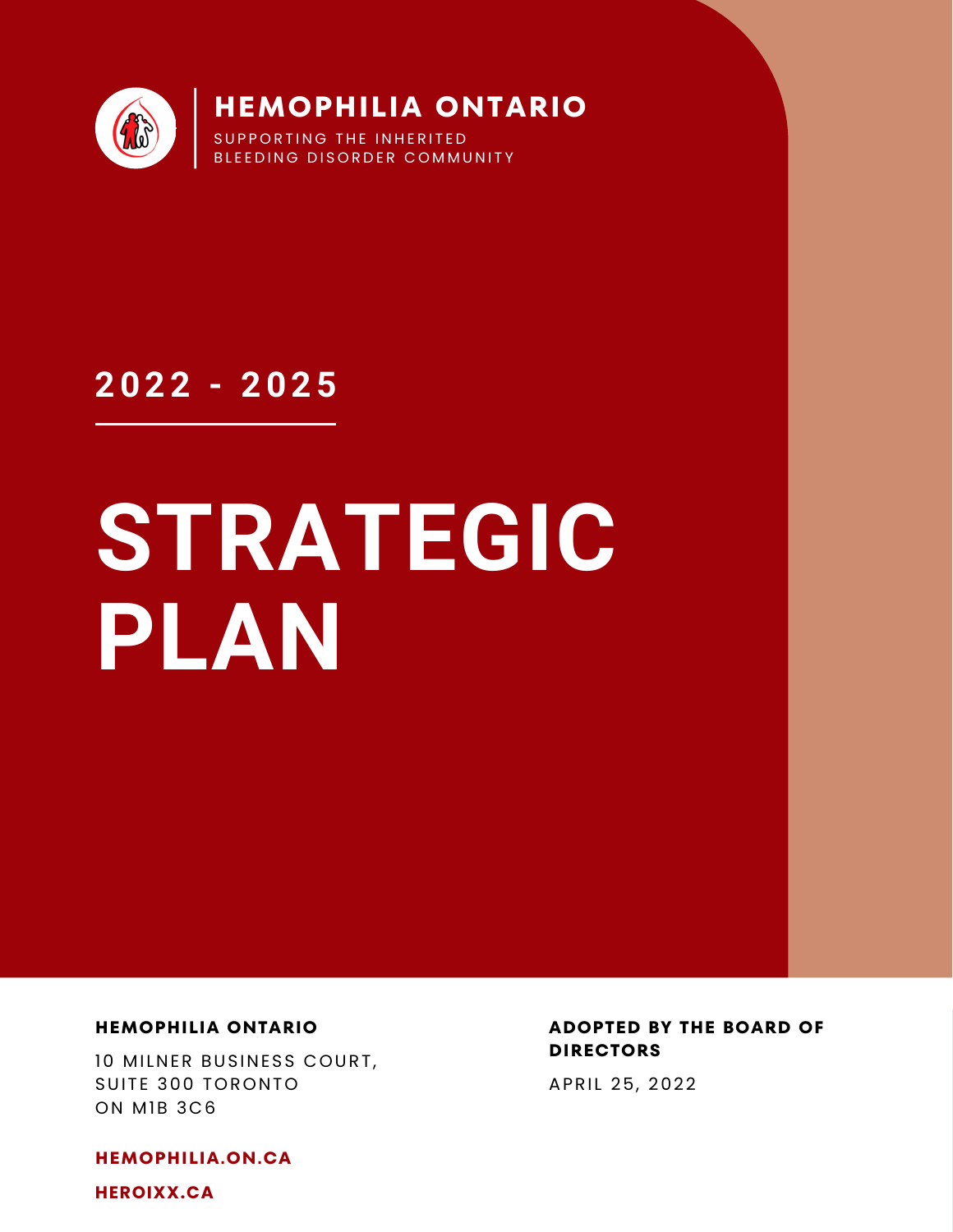## **Table of Contents**

| <b>Current Situation Assessment  4</b>     |
|--------------------------------------------|
|                                            |
|                                            |
| <b>Advocacy &amp; Clinic Relations  10</b> |
| <b>Building our Community  11</b>          |
|                                            |
|                                            |
|                                            |

|                      | 16 |
|----------------------|----|
| <b>Womens Health</b> |    |
|                      |    |

Acknowledgments **18**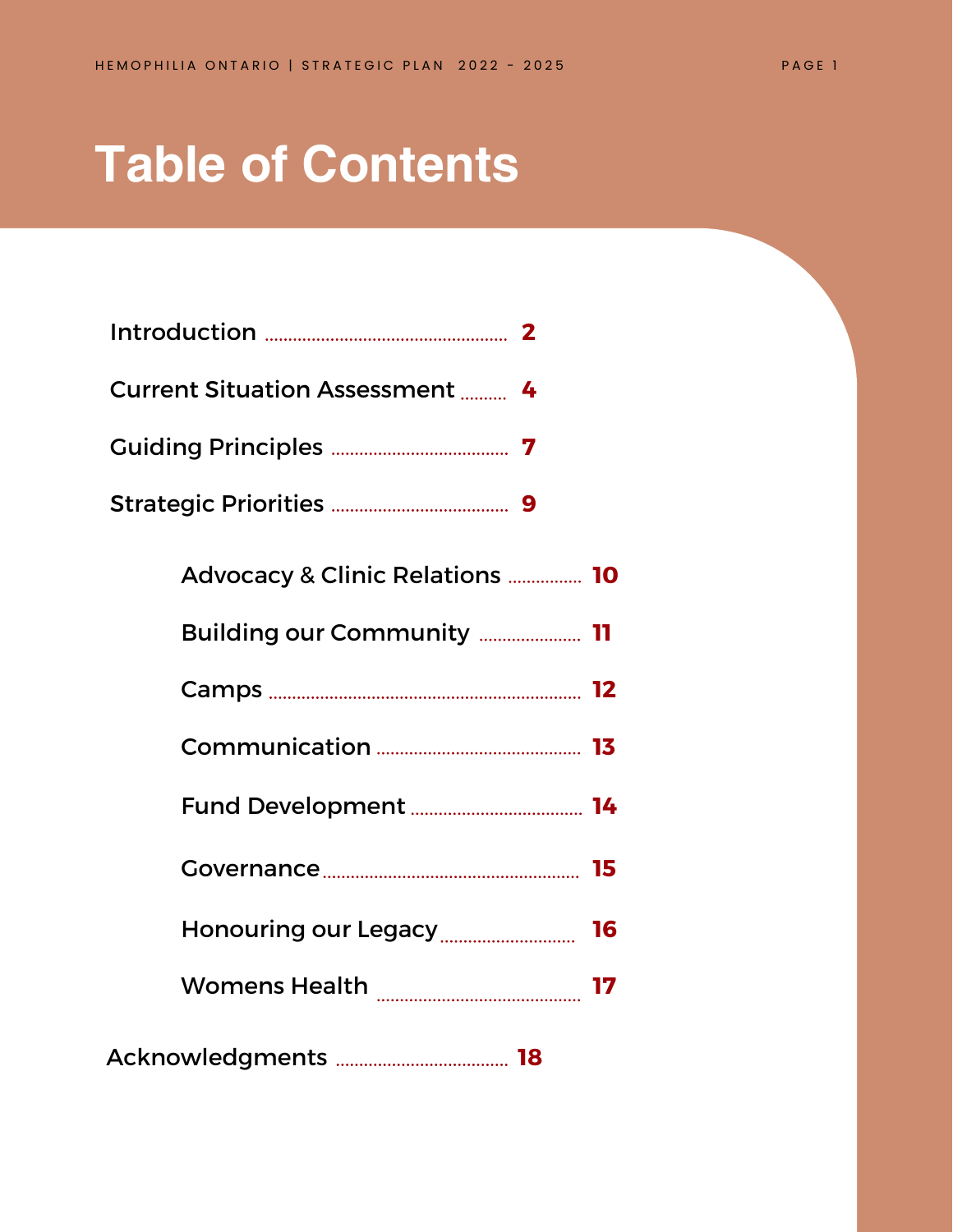## **Introduction**

For over 65 years, Hemophilia Ontario has been the foremost patient advocacy and support organization for individuals with inherited bleeding disorders in Ontario. Founded in 1956, Hemophilia Ontario is an independently incorporated not-for-profit charitable organization, and member of the Canadian Hemophilia Society. Hemophilia Ontario has a rich history of educational in-person programming, community building and support, and political advocacy.

Throughout the years, Hemophilia Ontario has helped members navigate the many changes in the treatment of inherited bleeding disorders, supported our community through the events and fallout from the tainted blood tragedy, and continues to work to meet the needs of the inherited bleeding disorders community in Ontario today through the efforts of its five full-time staff members, board of directors, and an extensive network of committed volunteers.



### CONSULTATION

Starting in the fall of 2020, Hemophilia Ontario undertook a series of comprehensive surveys in order to assess how our organization was meeting the needs of our members. Having recently experienced a period of internal instability, and changes in leadership, we wanted to ensure that the organization understood and was actively working to meet the expressed needs of our community. With much of our in-person program having been temporarily suspended due to the COVID-19 pandemic, we seized the opportunity for reflection and selfassessment. We hired a consultant, Tracy Lindsay, to undertake surveys and analyze the results, directed towards the following areas: members, camps, clinics and a women's website. The consultation process was extensive, and included an intentional effort to better understand the interests of our stakeholders.

In the spring of 2021, the results of the surveys were presented to the Board of Directors and shared with our stakeholders. While the goal of this exercise was to better inform board members and staff of our organizational priorities, we were pleased to learn that our current work was well-aligned with the needs of our members. The surveys also revealed a number of themes that this strategic plan seeks to address.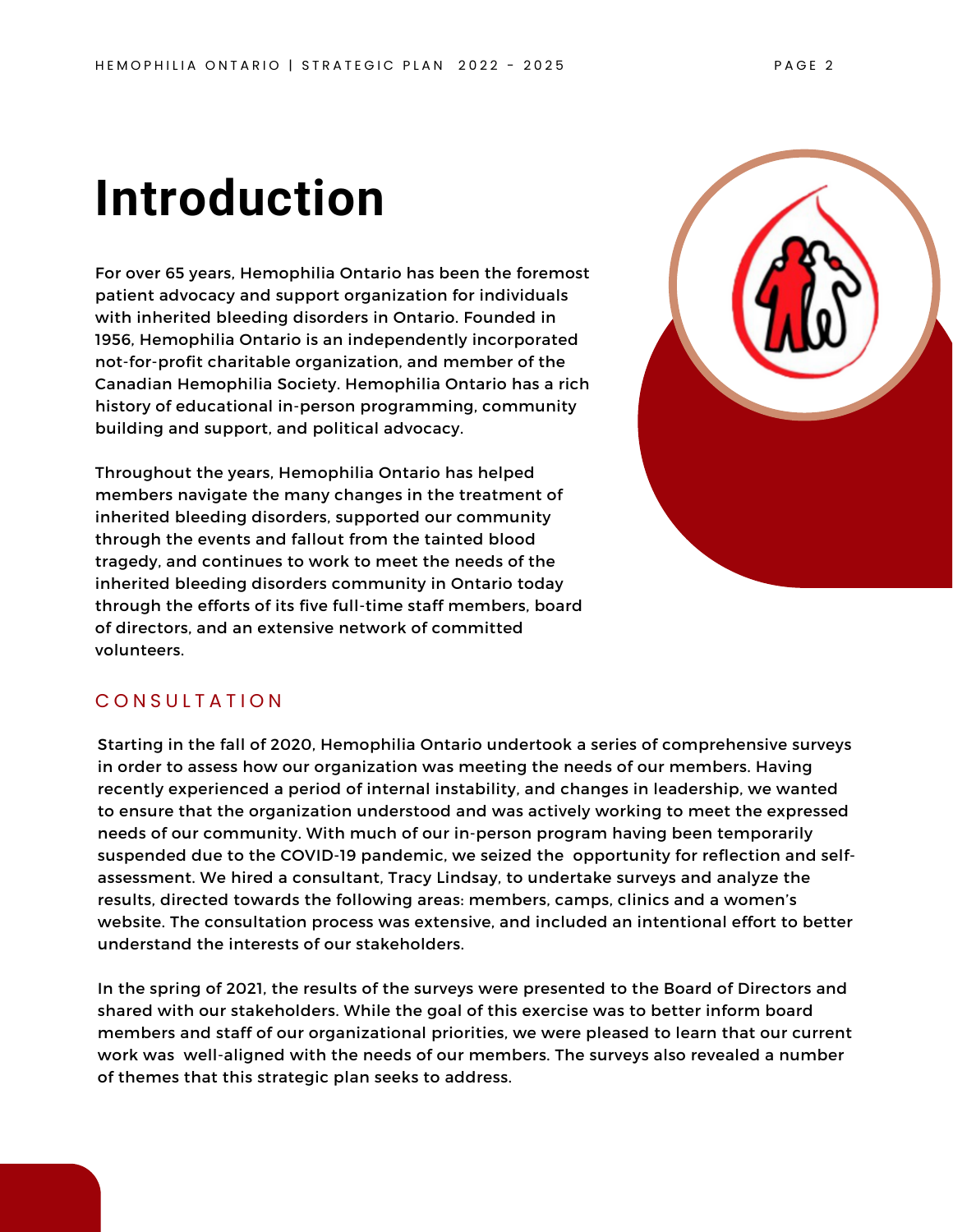### SURVEY RESULTS

Throughout our consultations, we consistently received feedback indicating a desire for inperson, interactive programming. At the beginning of the pandemic, Hemophilia Ontario was quick to pivot programming and meetings to virtual platforms, including our children's summer-time Pinecrest Adventures Camp, which ran online during the summer of 2020. As restrictions eased, we moved back to in-person events in the fall of 2020, and in-person children's and family camps in 2021.

Within the camp survey, there was a tendency by respondents to favor in-person camps and an expansion of programming and camp locations. There was also strong positive feedback on current camp programs and participants felt that camps were offering the right activities.

Within the member survey, a number of respondents suggested that more work needs to be done to help transition patient members from one stage of life to another. For example, from pediatric to adult care. Other aspects were also highlighted, such as supporting the needs of parents and caregivers. This survey also highlighted the importance of branding to ensure inclusion beyond hemophilia, for example inherited bleeding disorders such as Von Willebrand's Disease. Lastly, the survey revealed a desire to better capture the value of Hemophilia Ontario's website and fund development opportunities.

The clinic survey revealed a strong desire for education and communication programs. A need for advocacy to obtain clinic resources was revealed as part of the study. COVID-19 has been a strong component when thinking about what patient care and virtual care may look like in the future. Additionally, patient support and clinic supports were also highlighted as areas of opportunity.

Lastly, the women's website survey recommended further promotion of the site as it develops. The content appeared to be the most important aspect. Demand for content on research, management, treatment, information on different life stages, and lived experiences was noted to be significant.

### D E V E LO P IN G A PLAN

The Hemophilia Ontario Board of Directors struck a Strategic Planning Committee in the summer of 2021 with the goal of developing a three-year (2022-2025) strategic plan based on the data we have collected, and in renewed and ongoing consultation with our staff and key stakeholders. The committee was guided in its work by Peter Zhang, an MBA fellow who was working with the Hemophilia Ontario Board of Directors through the Rotman School of Business OnBoard Fellowship Program. This plan is the result of the work of this committee.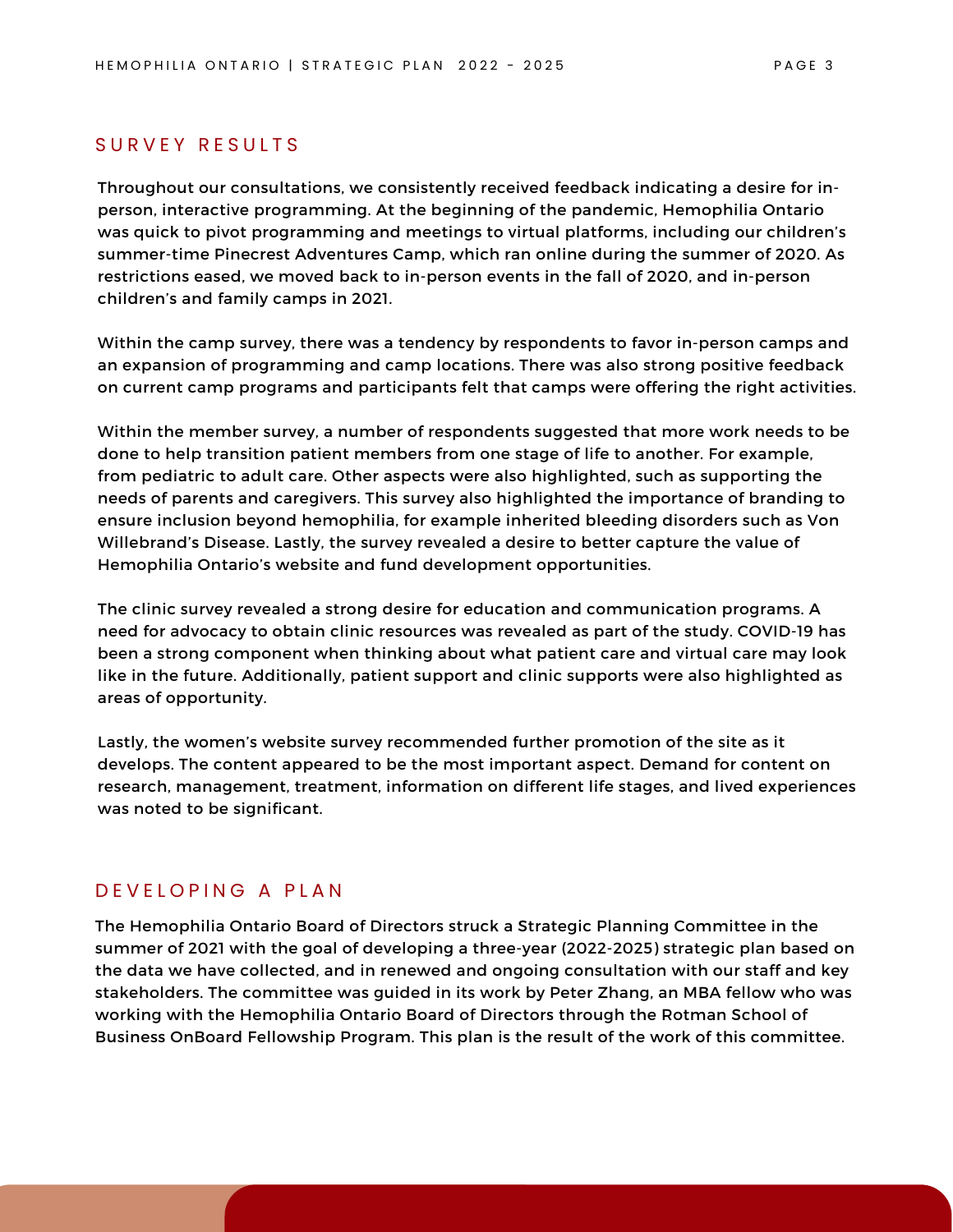## **Current Situation Assessment**

### OUR COMMUNITY AND ORGANIZATIONAL CULTURE

Hemophilia Ontario's relationship with our community functions is like a big family. We reach out regularly, we listen, we share ideas, we meet, and we work together to find solutions to our problems. When someone needs help, we pick them up. If we need help, we ask and our community responds.

Hemophilia Ontario's organizational culture is based on a team approach between staff, board members, and volunteers. Hemophilia Ontario works on a consensus-based decision making process, whenever possible and legally permissible. We work together to identify issues and concerns for our community and our organization. We meet regularly to discuss our work and observations, and decide on solutions together with a high level of buy-in for all involved parties. We realize that whatever successes we achieve as an organization are the result of many people working together.

### MANAGING IN THE PANDEMIC

COVID-19 has been a major disruption for not-for-profit organizations since March 2020. Yet, we are proud to report that Hemophilia Ontario never stopped fighting back against the limitations presented to us, continuously shifted priorities and resources, and we delivered the high quality programming, educational events and support that our community relies on us to provide. We moved early in the pandemic in 2020 to reset our priorities and manage our resources effectively to deliver for our members. Our staff already worked remotely, and there has been no disruption to staffing and organizational function. We moved to online programming immediately, including high quality webinars which had record-breaking attendances. We delivered in-person community programs in Ottawa and London in 2020. We delivered a week-long virtual camp for kids in the summer of 2020 when no in-person camping was possible, which also allowed attendance by children from eastern Canada. In 2021, we ran in-person camps for children at Pinecrest, and a family camp for a week at Wanakita attended by over 150 people. All of our events have been conducted with no reported cases of COVID-19. We achieved this not by luck, but by continually readjusting to changing public health requirements, carefully scrutinizing our finances and managing expenses, finding new opportunities for support, forward thinking, and a lot of time and energy spent planning for things that none of us have experienced before. Over the past two years we succeeded in our mission by meeting our community's needs.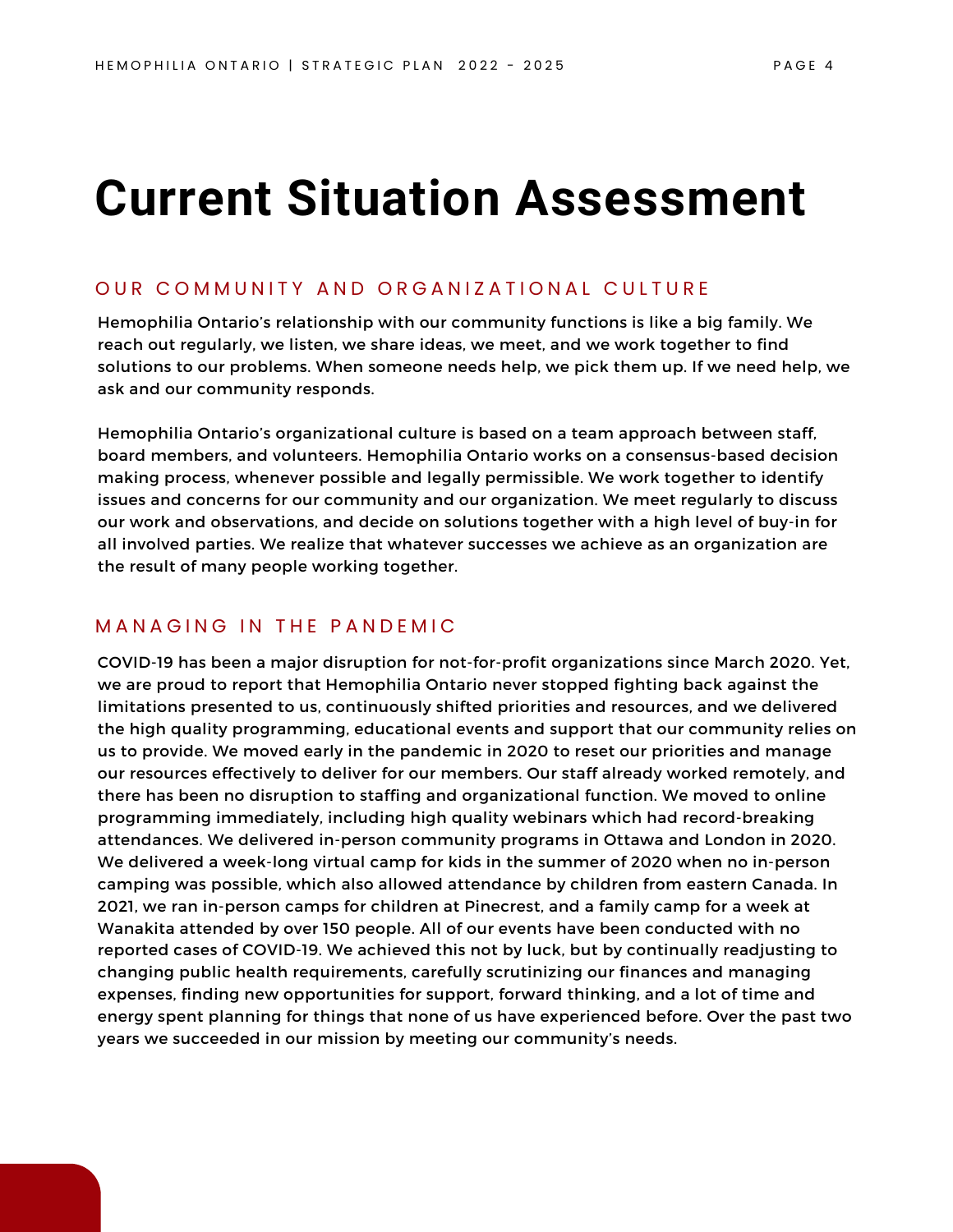Our view is that there exists in Ontario a wealth of untapped financial, human, and other resources for our organization to discover, both from within, and outside of our current community, stakeholders and supporters. Our present obligation is to identify opportunities to grow these resources in the most efficient and effective way possible for years to come. In addition, we will continuously monitor and update our by-laws, policies, and other internal documents to ensure they are relevant, contain adequate safeguards and oversight mechanisms, especially around our funds, and are in compliance with the law.

### SUPPORTING OUR COMMUNITY

We recognize that there continues to be many members of our community whose needs are not met by the social welfare and health care systems that currently exist in our province. We strive to identify members whose needs are not met, and we take seriously our obligation to help our most vulnerable members in every way that we can.

Mentorship of families with young children and newly diagnosed members is the way that our community has supported our members for generations. Our community has benefited from this spirit of generosity and sharing of knowledge and life experience. We understand that there is a pressing need for Hemophilia Ontario to engage new members of our community and our youth, as well as to ensure the vitality of our community and our organization. Over the next several years, this work will include reaching out in new and effective ways to people who are not currently members of Hemophilia Ontario, newcomers to Canada, newly diagnosed families, and youth. One way we did this is by starting the John Plater Scholarship and Bursary Program in 2021 to support members attending postsecondary education in a time when funds for education were scarce.

### PARTNERSHIP WITH HEMOPHILIA TREATMENT CENTRES

The ability of Hemophilia Ontario to deliver meaningful results in the day-to-day lives of members of our community is based on our ability to engage and support Hemophilia Treatment Centres and their staff. For the last three years, we have fostered relationships with staff, and we are presently working together on a regular basis on programming, clinic resources, member support, and education. Hemophilia Treatment Centre staff help us understand the present needs of our members, and they connect us with members who are most in need of our help. They also help us by providing opportunities to work together from within and outside medical institutions to improve funding for clinics and other resources that benefit our members. We will continue to engage in comprehensive dialogue with clinic staff, ensure appropriate support for current initiatives and undertake new ventures and opportunities to support all Hemophilia Treatment Centres in Ontario.

### WOMEN WITH BLEEDING DISORDERS

Improving the lives of women with bleeding disorders has been a call for several years in the bleeding disorders community. While important work has been done in this area,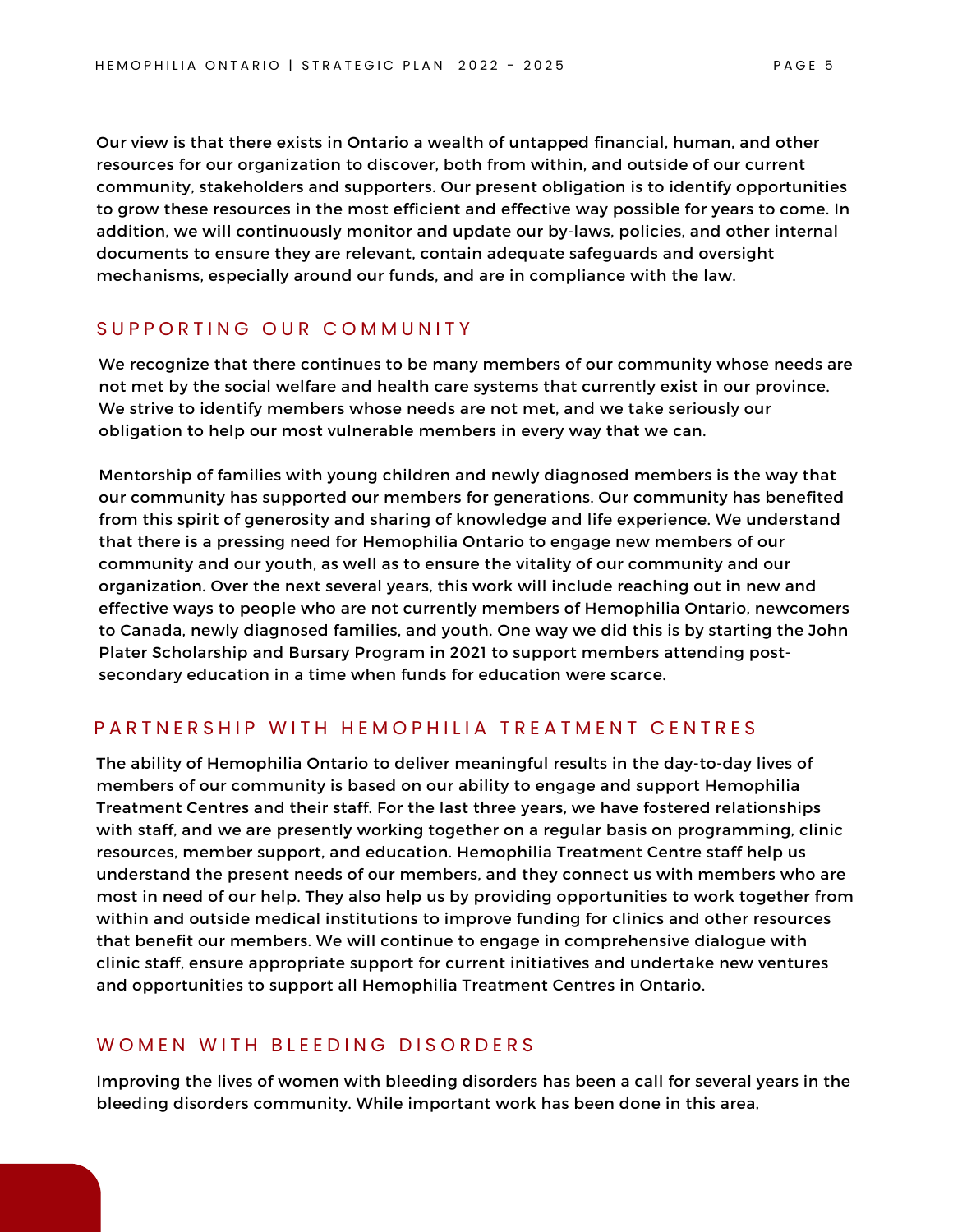Hemophilia Ontario is of the view that we still have a long way to go to make a meaningful difference in the lives of many women in Ontario. Over the past four years, a tremendous amount of work and resources have been poured into programming and education, as well as community building and awareness raising. We are committed to delivering meaningful changes for this community that result in improvements in public awareness, education, support for women's health, and mentorship.

### CAMP IS OUR TOP PRIORITY

Since the launch of our camp programs in the early 1990's, these unique opportunities have proven to be invaluable tools in the education and empowerment of our youth. Hemophilia Ontario is proud to be one of the leading providers of camps across all provincial and state hemophilia organizations in North America. Our goal is to provide the highest quality and best attended camps in the world. In 2020, we created the position of Camps Director, a fulltime staff position devoted solely to the planning and delivery of our camp portfolio. This position is the only full-time camp director position in a Hemophilia charity in North America. Our goal over the next several years is to expand our camp portfolio by increasing capacity at our current camp locations, and to open new camps across the province.

### COMMUNICATION MATTERS

Hemophilia Ontario recognizes the need to adapt when it comes to how people communicate and get information in the 2020s. We developed a robust website that launched in 2020 that has been consistently upgraded with informative, compelling, and relevant content. Over the past two years we have delivered high quality webinars on topics that are of great interest to our community, such as: COVID treatment considerations, gene therapy, Hemlibra, and sexual health. Our email communications are sent weekly, and contain high quality content packaged in a concise format. Our social media has been improved. We implemented Raiser's Edge, the leading membership and donor management platform. We are launching a website devoted solely to women with bleeding disorders in 2022. We will not lose sight of the need to maintain and improve our communication strategy over the next several years.

### OUR GLOBAL RESPONSIBILITY

Hemophilia Ontario recognizes that we have a responsibility to recognize the history of the bleeding disorders community, and to support people with bleeding disorders throughout Canada and around the world. We are blessed to have the financial and human resources necessary to do this important work. It is our responsibility to help the bleeding disorders community outside of our provincial borders, and we are committed to doing so whenever possible. At present, we look for ways to scale our programs and build in mechanisms for others to participate, such as webinars. This work continues to evolve at present, and it affects the planning and delivery in all aspects of our work.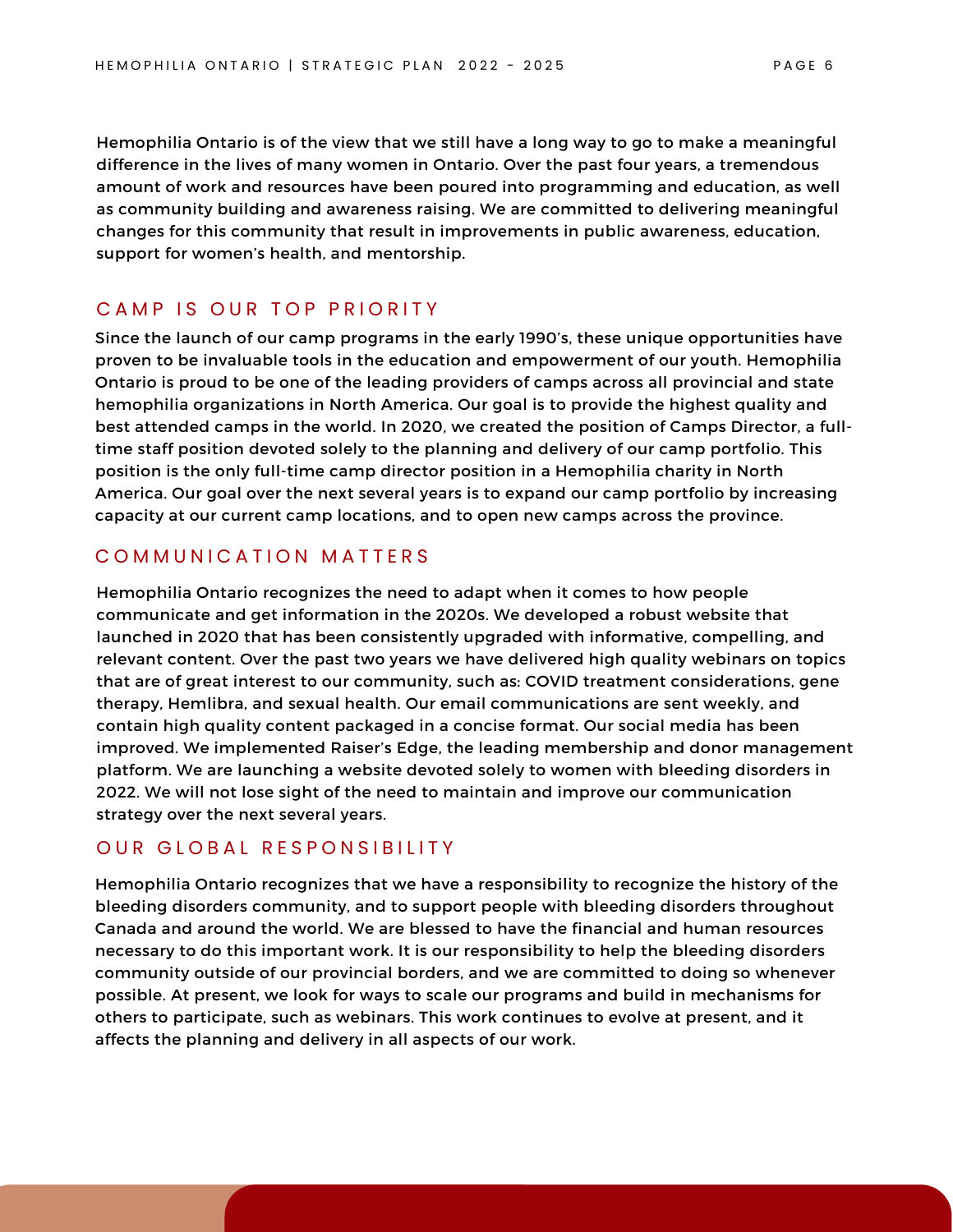## **Guiding Principles**

As we began our strategic planning process, the Strategic Planning Committee examined our organization's guiding principles, starting with our Mission and Vision.

The Committee decided that our existing Mission and Vision remain valid for the organization. The Committee made a substantive addition to our guiding principles by defining our organization's charitable purpose as concisely as possible. This definition has become the main criteria by which we assess the priorities for our organization.

The Committee, in consultation with our staff, also outlined eight values that guide the work of the organization. Those are outlined below, along with brief descriptions explaining how they each apply to the work of Hemophilia Ontario.

### **M I S S I O N**

To strive to improve the health and quality of life for all people with inherited bleeding disorders, and to find a cure.

### **V I S I O N**

A world free from the pain and suffering of inherited bleeding disorders

### **C H A R I T A B L E P U R P O S E**

Inform, Educate, Support

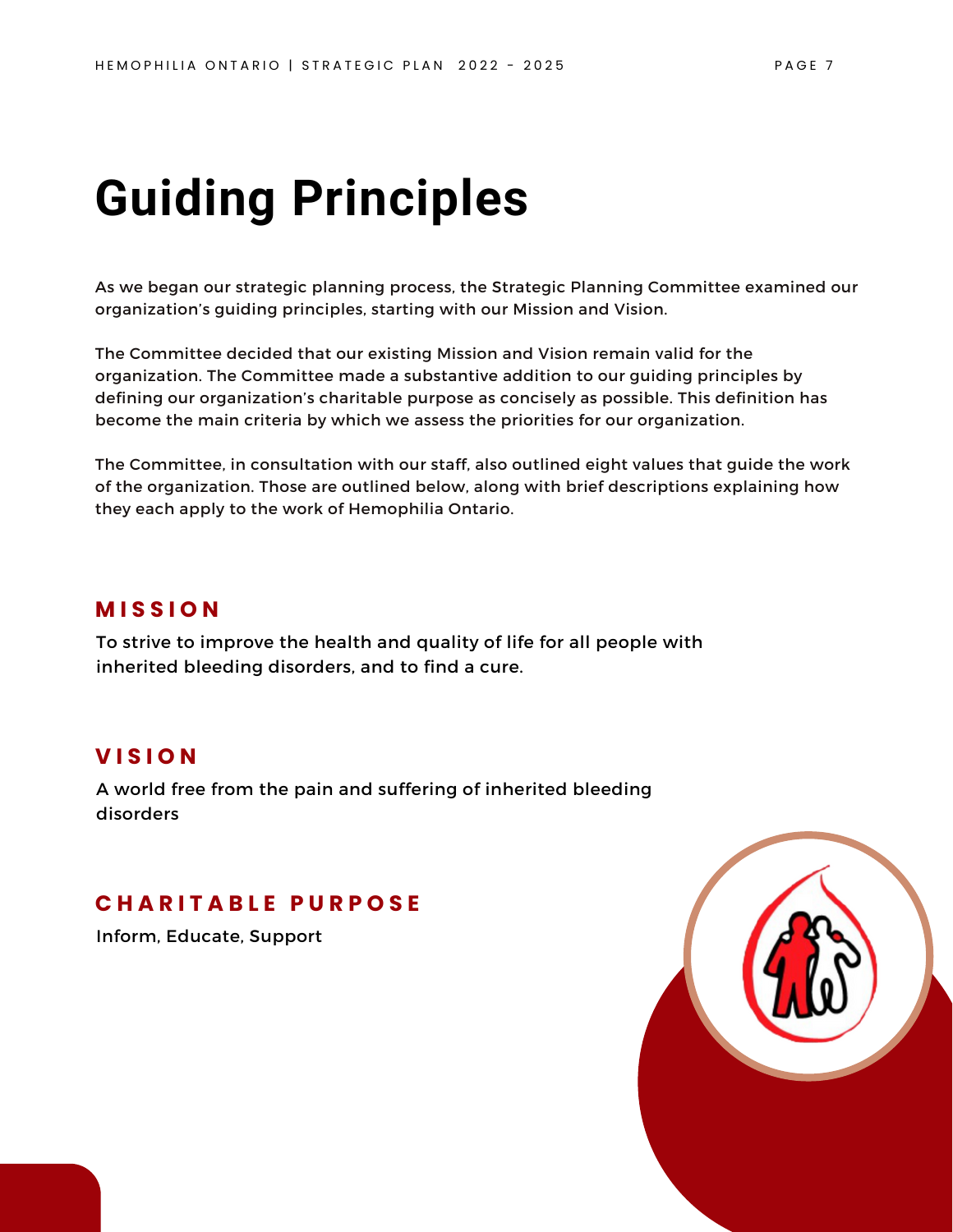### **V A L U E S**

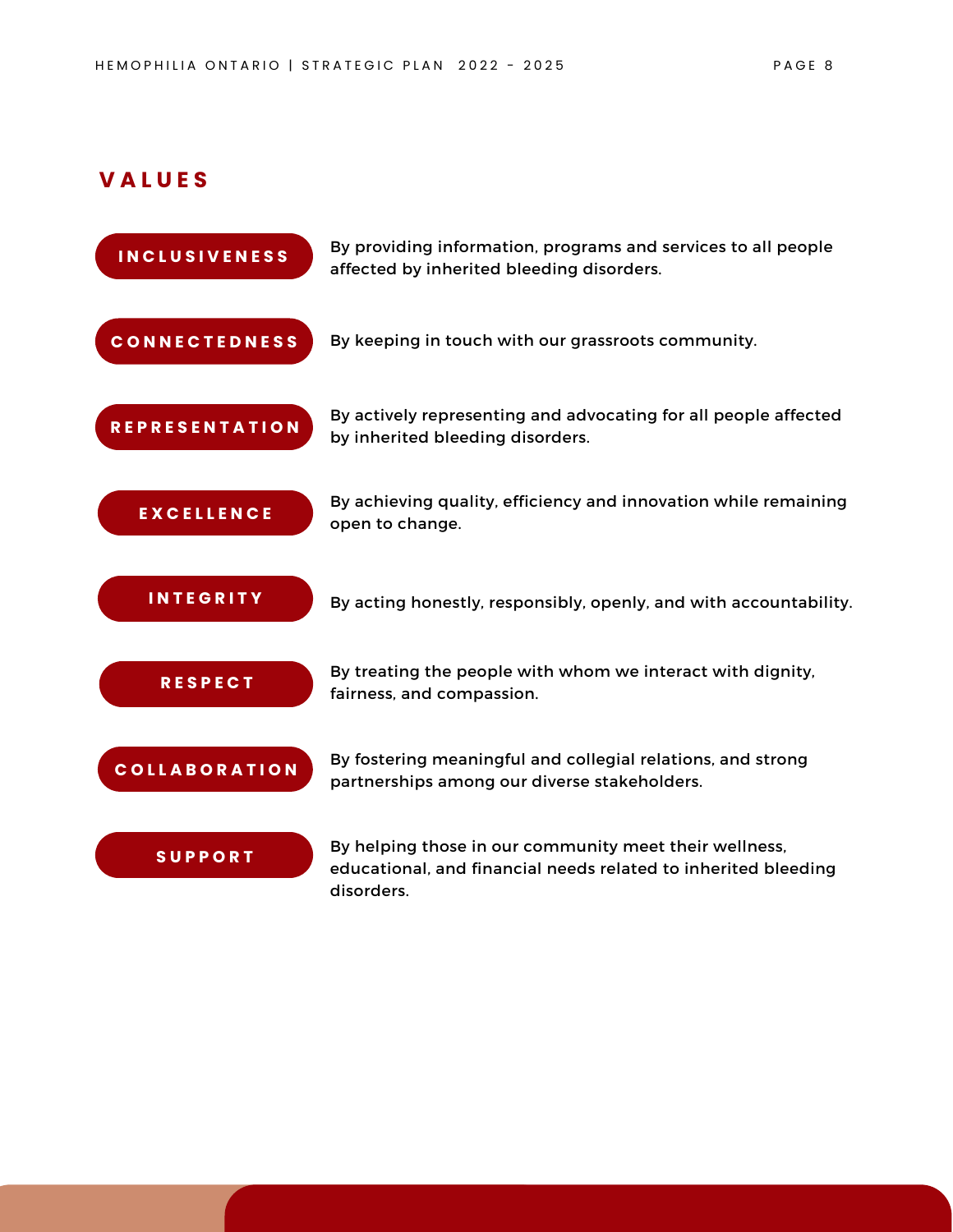## **Strategic Priorities**

As part of the strategic planning process, the Committee identified eight strategic priorities. These were further expanded to shape the goals for the organization that are at the heart of this Strategic Plan. The goals were further decomposed into specific objectives with distinct and measurable outcomes that allow the organization to assess its efficacy and alignment with the plan throughout its implementation.

| ADVOCACY & CLINIC RELATIONS 10                        |  |
|-------------------------------------------------------|--|
| BUILDING OUR COMMUNITY [[[[[[[[[[[[[[[[[[[[[[]]]]]]]] |  |
|                                                       |  |
|                                                       |  |
|                                                       |  |
|                                                       |  |
| HONOURING OUR LEGACY  16                              |  |
|                                                       |  |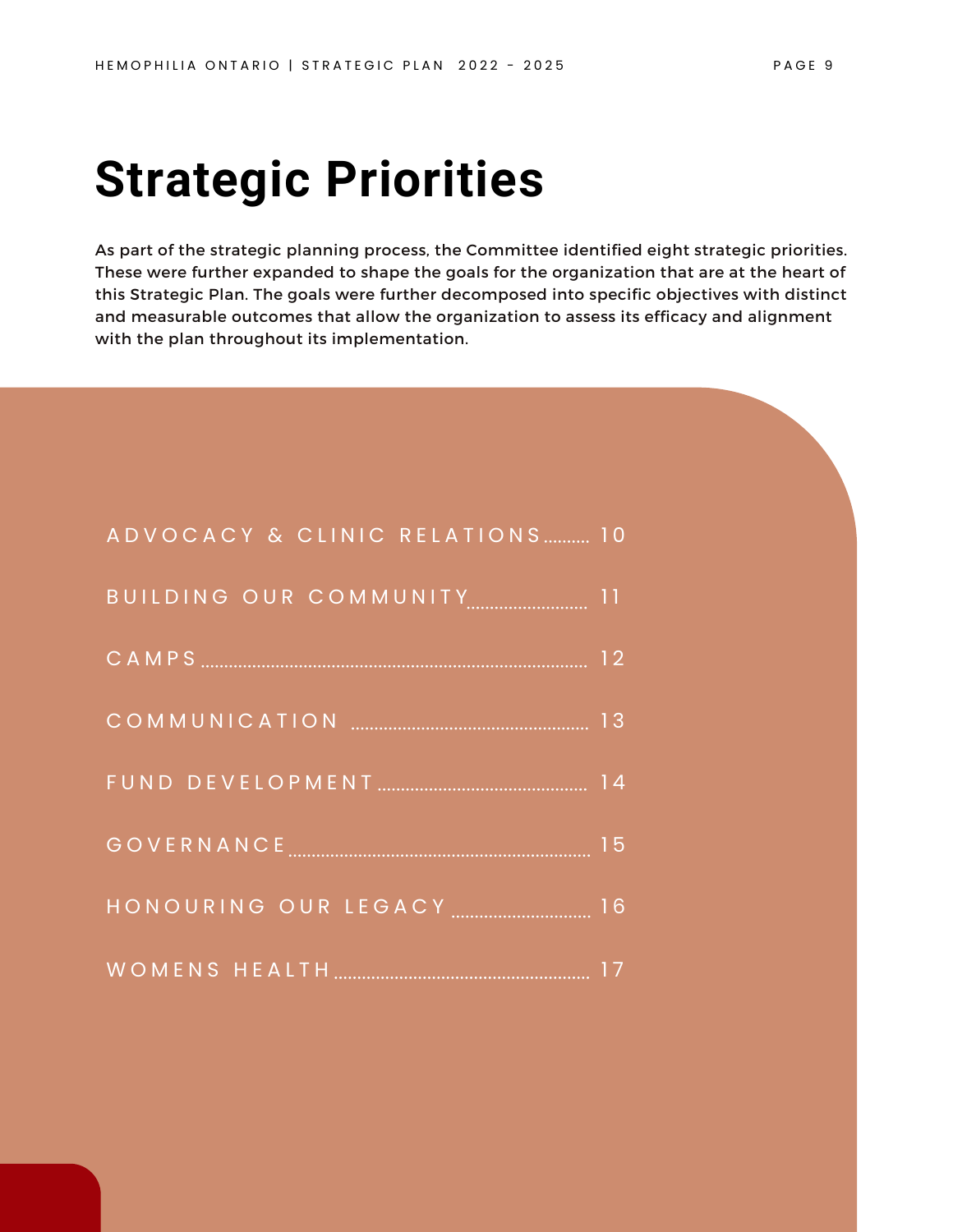### Advocacy & Clinic Relations

#### **G O A L**

Advocating for the best care for patients with inherited bleeding disorders

### **R A T I O N A L E**

The nine Hemophilia Treatment Centres in Ontario ("HTCs") are the key point of contact for our members in meeting their medical needs on a daily basis. HTCs are also an important source of support for the physiological, physical, educational and financial well-being of many of our members. The HTCs provide Hemophilia Ontario with information, a connection to our members (especially those who are vulnerable), and education. Maintaining effective lines of communication, and information sharing, with the HTCs is crucial for Hemophilia Ontario to continue to support our community.

Hemophilia Ontario can assist HTCs by identifying shortcomings in resources and support for our members. Areas where Hemophilia Ontario can offer assistance include increasing staffing levels, creating educational resources, and helping members transition from pediatric to adult clinics. Through this work, Hemophilia Ontario can provide meaningful support for members of our community, especially those who require extra support, such as aging members. Hemophilia Ontario will continue to expand financial support for members and their families and continue to provide assistance in navigating the medical and social welfare systems, in areas such as translation and advocacy.

- Enhance member support program
- Translate documents, including for newly diagnosed patients
- Support professional development for clinic staff
- Improve resources, education, services and support for aging members
- Monitor clinic staffing, medicinal issues and other clinical resource requirements and advocate for required changes
- Maintain effective and regular communications with clinics
- Ensure seamless transitions from child to adult clinics
- Provide education and resources for clinics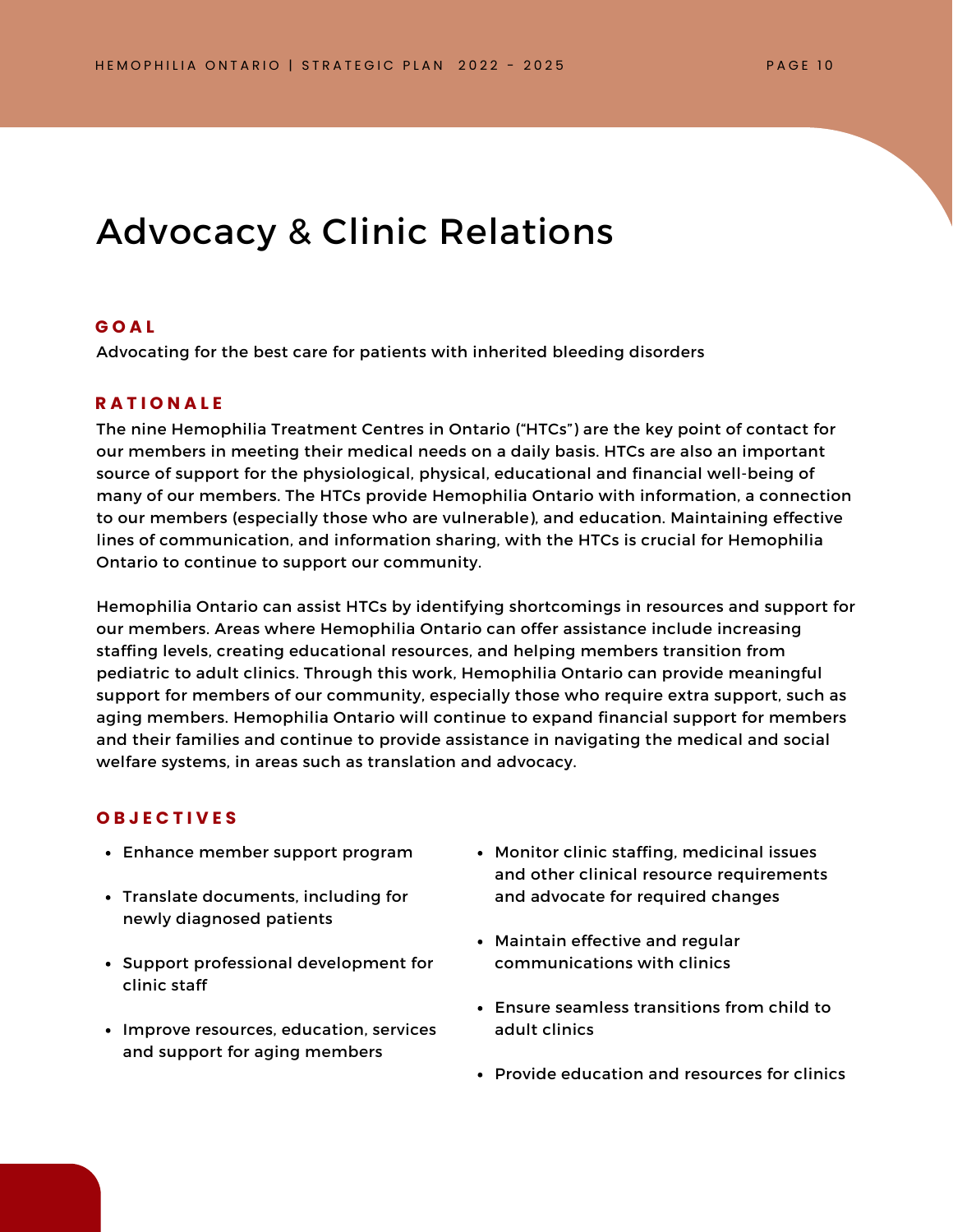### Building our Community

### **G O A L**

Building our community partnerships, locally, nationally, and internationally.

### **R A T I O N A L E**

Through the years, our community has leaned on each other in difficult times, looked to others for mentorship, sought support for our needs, and shared knowledge and experience. As we embrace a broader definition of the population we serve, Hemophilia Ontario must also strive to focus on programs that educate, inform, and support all members of our bleeding disorders community.

Hemophilia Ontario needs to place its focus squarely on our community, maintain our traditional grassroots approach, by bringing the community together, and delivering our programs and services in the places that our members live. The vitality of our community and organization is enhanced by engaging with groups such as parents, youth and nontraditional bleeding disorder groups. We have learned that our members most often derive meaningful information and knowledge when they are speaking to people who shared the same lived experience. We also seek to build a larger community of people with bleeding disorders and their families by supporting our community outside of Ontario through programs such as the World Federation of Hemophilia's twinning program.

- Develop a family mentorship program
- Engage youth locally
- Improve engagement with Von Willebrand Disease members
- Locate annual general meetings and community camps throughout the province
- Engage with international bleeding disorders community
- Build annual regional marquee events to support local engagement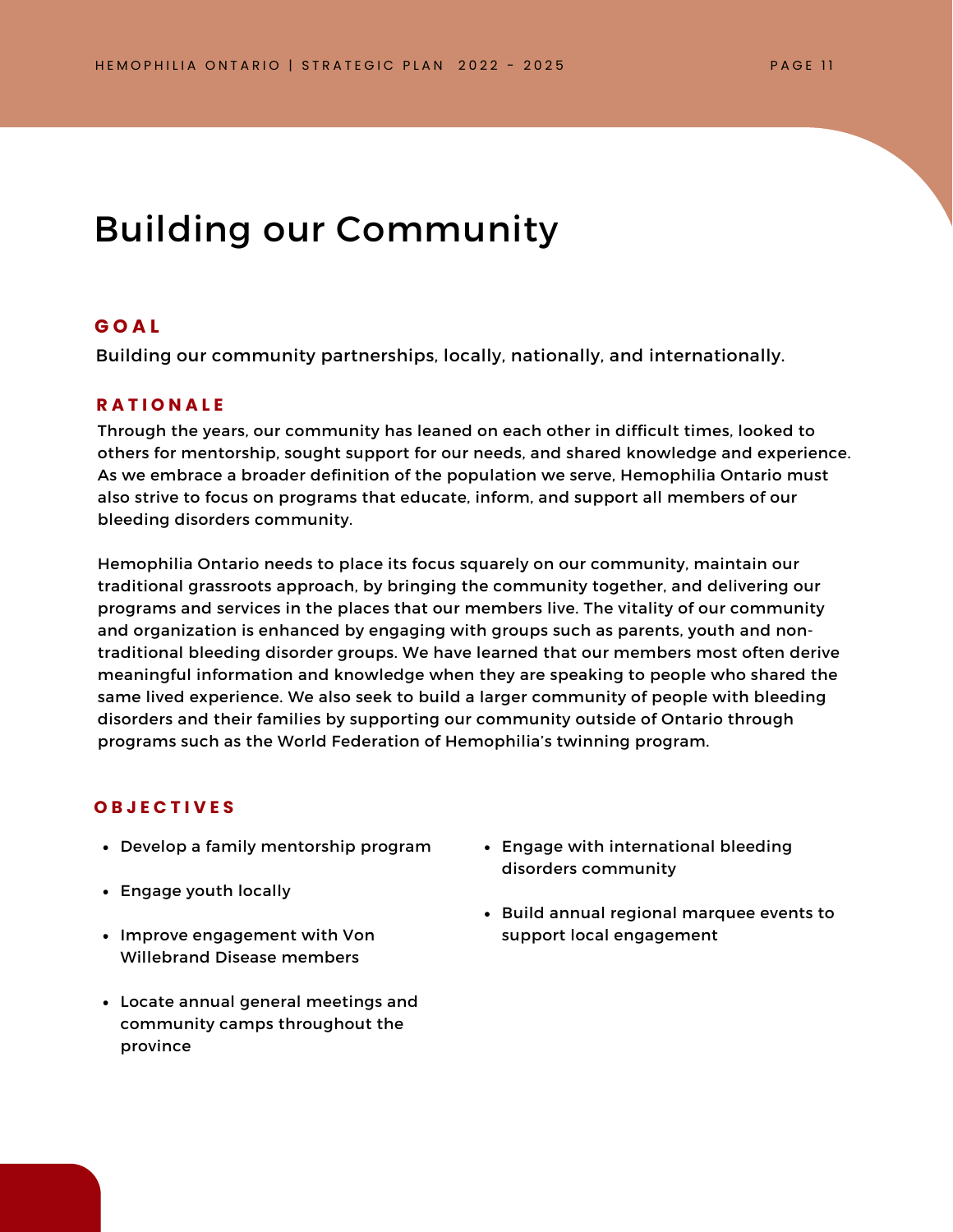### Camps

#### **G O A L**

Grow a robust and varied slate of camp programs

### **R A T I O N A L E**

Hemophilia Ontario has a long tradition of offering camp programs for children and families that serve the educational and leadership goals of our community. Our Camps provide unique opportunities for our young people with bleeding disorders to explore appropriate physical activity, while also fostering independence in managing their treatment and learning to self-infuse.

With respect to our current camp portfolio, we will continue to deliver high quality camp programming, to increase attendance at our camp programs and ensure we have the appropriate medical professionals in attendance to meet the stated medical goals of our camps and ensure a safe camp experience for everyone. At the same time, we will seek new camping opportunities across the province. Our plans to expand our camp programs are aimed at children and youth who are too young or too old to attend our current camps. By fostering a robust and varied camp program agenda, and ensuring that women and girls are part of that initiative, we are helping to develop future leaders within our community.

- Maintain high quality camp programs
- Develop an adventure camp for youth
- Partner with Manitoba Chapter for Family Camp in Thunder Bay region
- Develop a Youth Leadership Program
- Increase the number of medical personnel who attend our camps
- Ensure community-based events deliver programming that dovetails with camp programs
- Camp leadership opportunities for women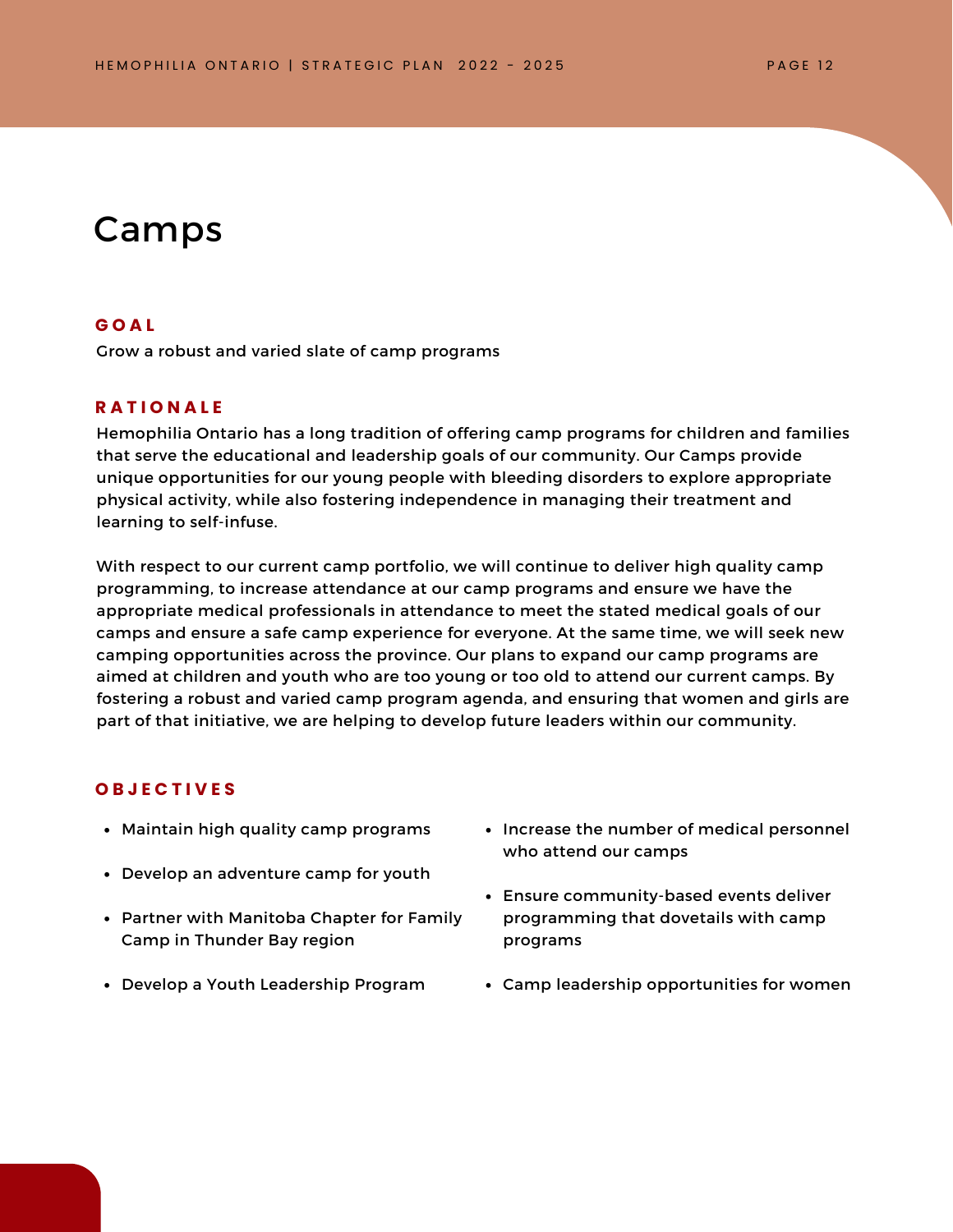### Communication

### **G O A L**

Maintain an effective communication strategy

### **R A T I O N A L E**

Over the past three years, Hemophilia Ontario has spent a tremendous amount of time and resources to improve communication channels such as our website and email. We need to build on this work by creating and maintaining mechanisms that analyze the effectiveness of our communications and ensure the delivery of high quality, timely, and engaging content for our digital channels. It is imperative that we continue to think outside of the box by engaging professionals and youth when it comes to how we interact with members, stakeholders, and donors.

### **O B J E C T I V E S**

- Continue to maintain high quality and consistent digital communication
- Train staff in utilization of online analytics tools
- Development of a paid marketing strategy
- Pilot student social media coordinator positions

Continuously update Hemophilia Ontario's websites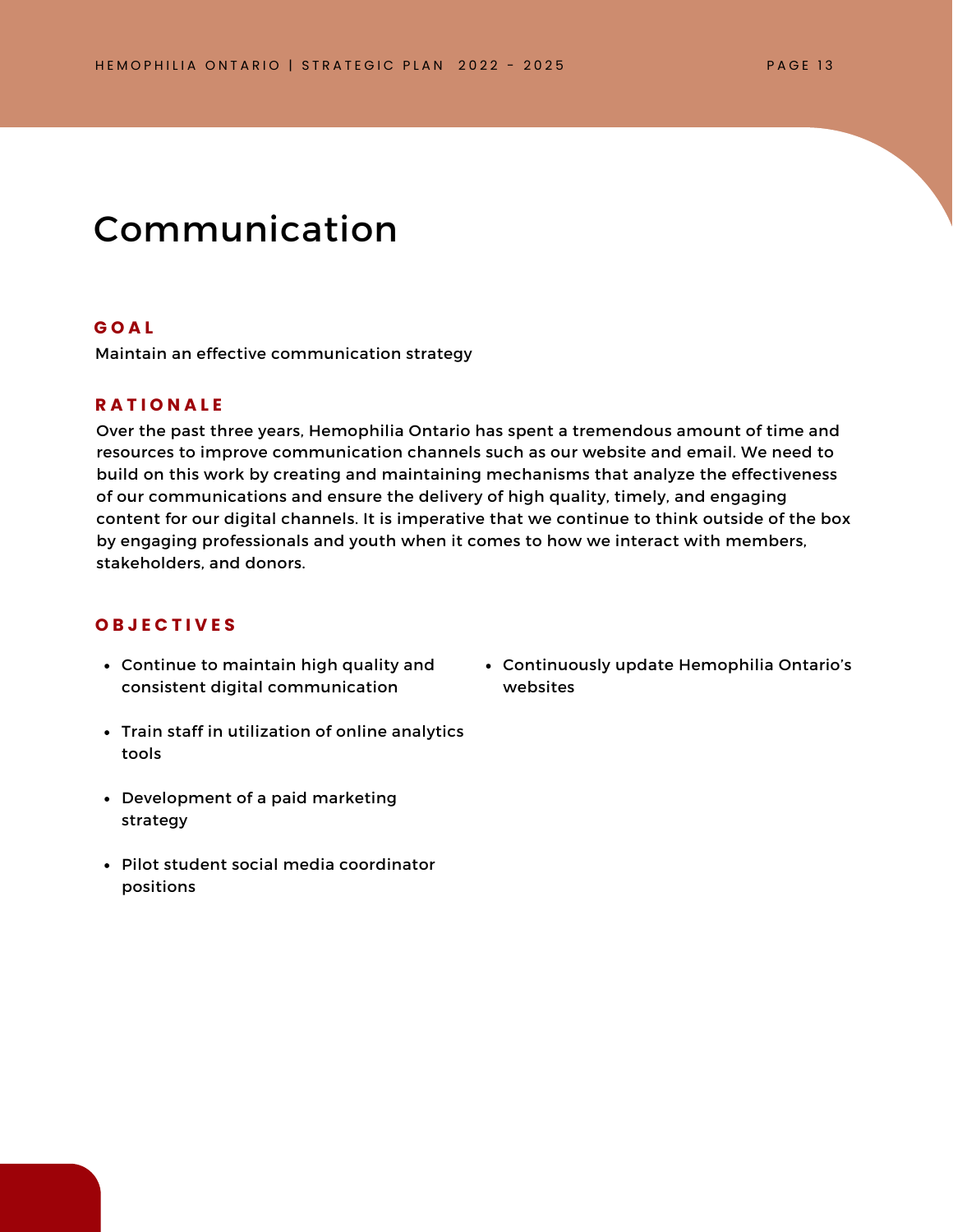### Fund Development

### **G O A L**

Diversify and expand our current sources of funding

### **R A T I O N A L E**

Hemophilia Ontario has several substantial sources of funding, which is unique among hemophilia charities, and we need to build on our strengths in this area. Fund development and diversification needs to be a continuous and shared responsibility among board members and staff. Opportunities for fund development exist outside of traditional fundraisers. Fundraising campaigns that we launch have to be thoroughly conceived, issuefocused, and compelling. Grant writing geared towards government and foundations needs to be vigorously pursued. We need to do more to demonstrate to our funders the value of our work and how it relates to their support.

- Continuously seek out new opportunities for fund development and diversification
- Prospect grant opportunities in light of COVID-19
- Develop social media fundraising opportunities beyond Facebook
- Create and execute compelling fundraising campaigns
- Develop a major fundraising program geared at corporate funders
- Launch estate giving program
- Develop further opportunities for support with our pharmaceutical partners
- Create digital and online opportunities for fundraising
- Create and execute fundraising strategy for Von Willebrand Disease and women with bleeding disorders
- Create a process for thanking donors and demonstrating how their dollars are being spent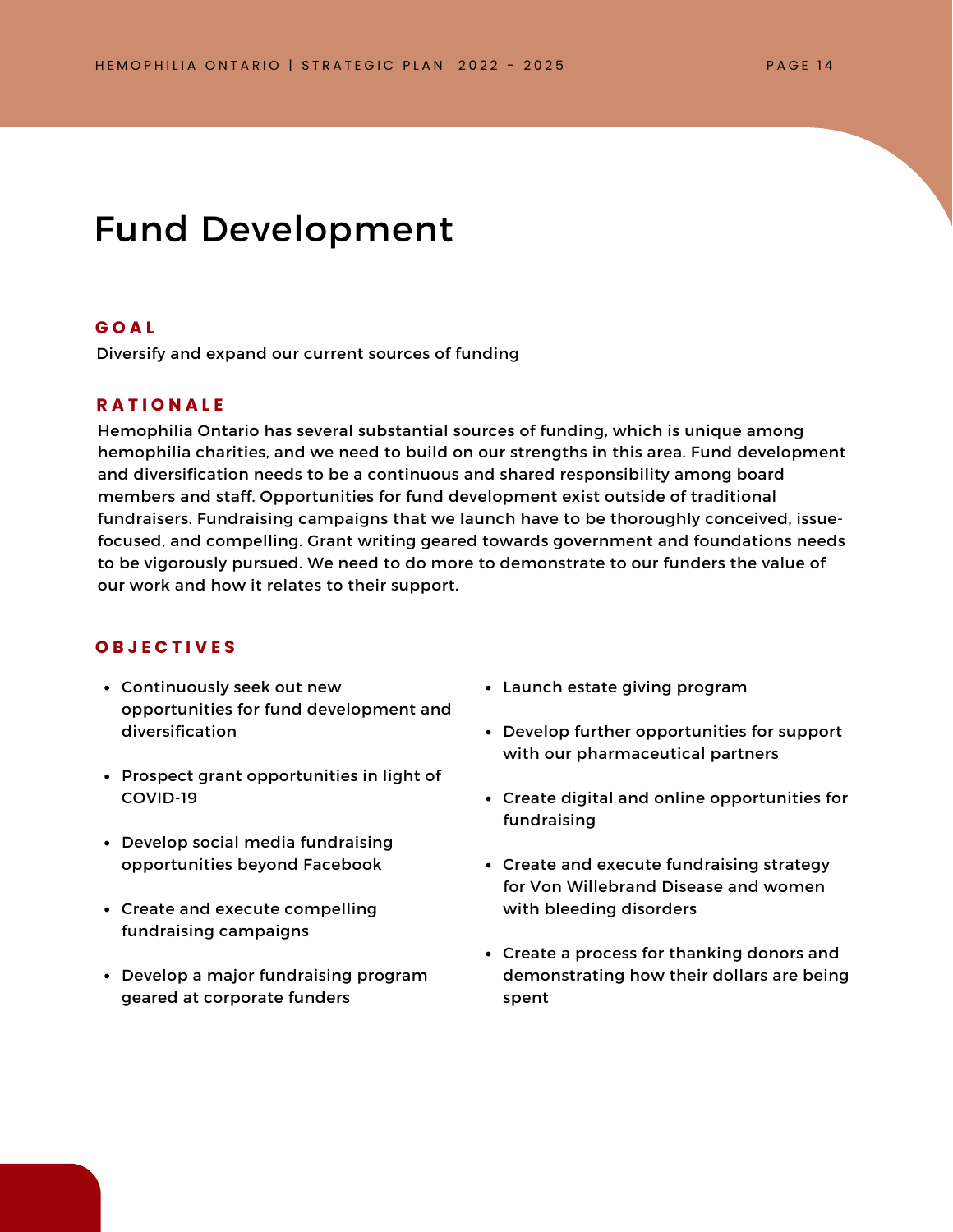### Governance

#### **G O A L**

Implementation and revision of governance & operations policy

### **R A T I O N A L E**

Hemophilia Ontario strives to develop and implement governance policies and procedures that are transparent, ensure appropriate oversight, provide appropriate guidance for staff, and comply with applicable legislation. Hemophilia Ontario is committed to implementing policies and procedures that address issues of equity, diversity, and inclusion.

- Develop an equity, diversity, and inclusion framework
- Review By-laws for compliance with new not-for-profit legislation
- Regular review of governance & operations policy manuals
- Revision of accounting frameworks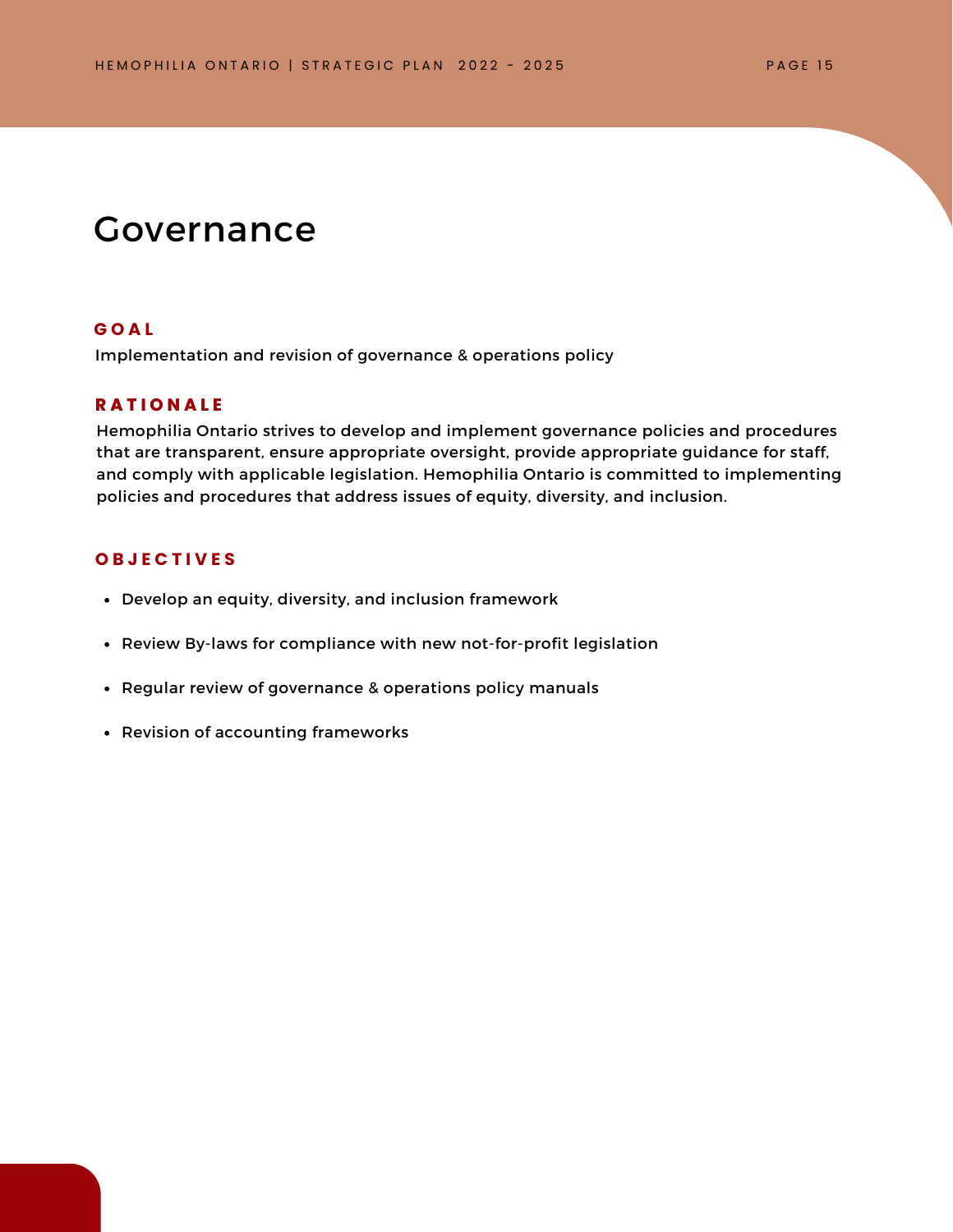### Honouring our Legacy

#### **G O A L**

Honouring the history and legacy of the bleeding disorders community

### **R A T I O N A L E**

One of our ongoing duties is to recognize the impact of the tainted blood scandal on our community, so that those who died, their loved ones, and those who survived, are recognized and supported. This work serves as a permanent commemoration of those who are no longer with us, fosters a high level of awareness regarding what happened to our community, and ensures that the tragic and difficult circumstances we have faced will never happen again.

We will also highlight the significant developments in the management and treatment of bleeding disorders, and improvements to the quality of life for those with bleeding disorders over the decades.

- Maintain funding for our HIV/AIDS programming and services
- Create a digital memorial to honour those affected by the tainted blood scandal
- Launch an event to draw attention to the findings of the Krever Inquiry
- Demonstrate the history of advancements made in therapeutics and quality of life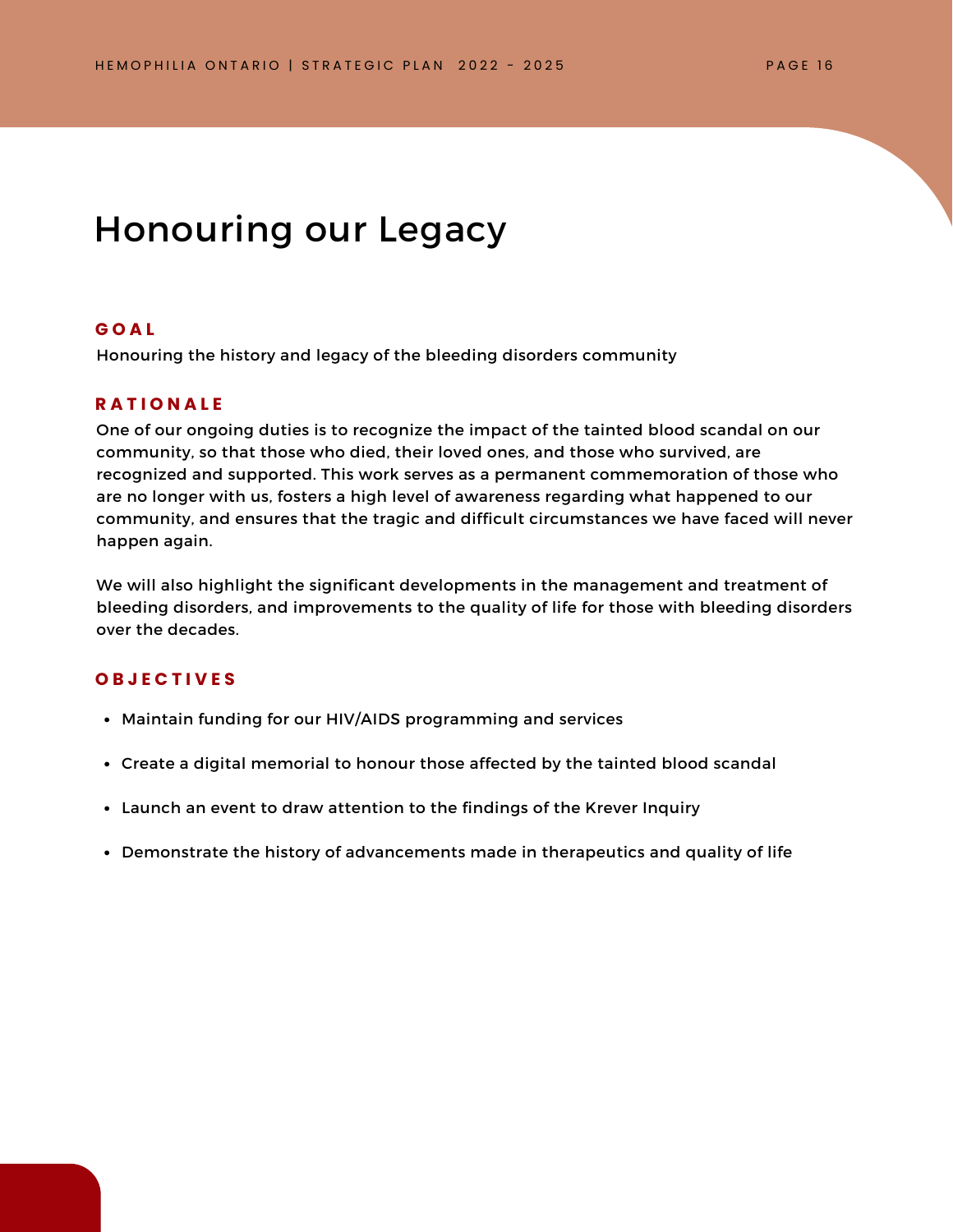### Women's Health

#### **G O A L**

Meeting the needs of women with bleeding disorders

### **R A T I O N A L E**

The needs of women in the bleeding disorders community have been overlooked for many years. Over the past three years, Hemophilia Ontario has engaged women in our community to make women's services and programming an intentional priority. We need to expand on this foundation by increasing resources directed at this strategic priority, including awareness, educational and outreach campaigns. As part of this expansion, we are also committed to diversity and gender inclusivity, more closely examining gender-based programming where it is needed. By creating additional leadership opportunities for women and programming for adolescents, we will continue towards our goal of fostering the leaders of our community today and in the future.

It is imperative that we continue to connect with women throughout the entire province, raising awareness and offering support, particularly in isolated communities such as the Sudbury and Thunder Bay regions. We will strive to extend out across all of Canada to further support our partners in other Chapters servicing women throughout the country. The launch and continuous updating of our women's website will help us to meet the needs of women everywhere.

- Launch women's website
- Enhance resource development
- Create adolescent programming
- Knowledge dissemination to medical professionals
- Outreach to non-diagnosed
- Leadership opportunities for women